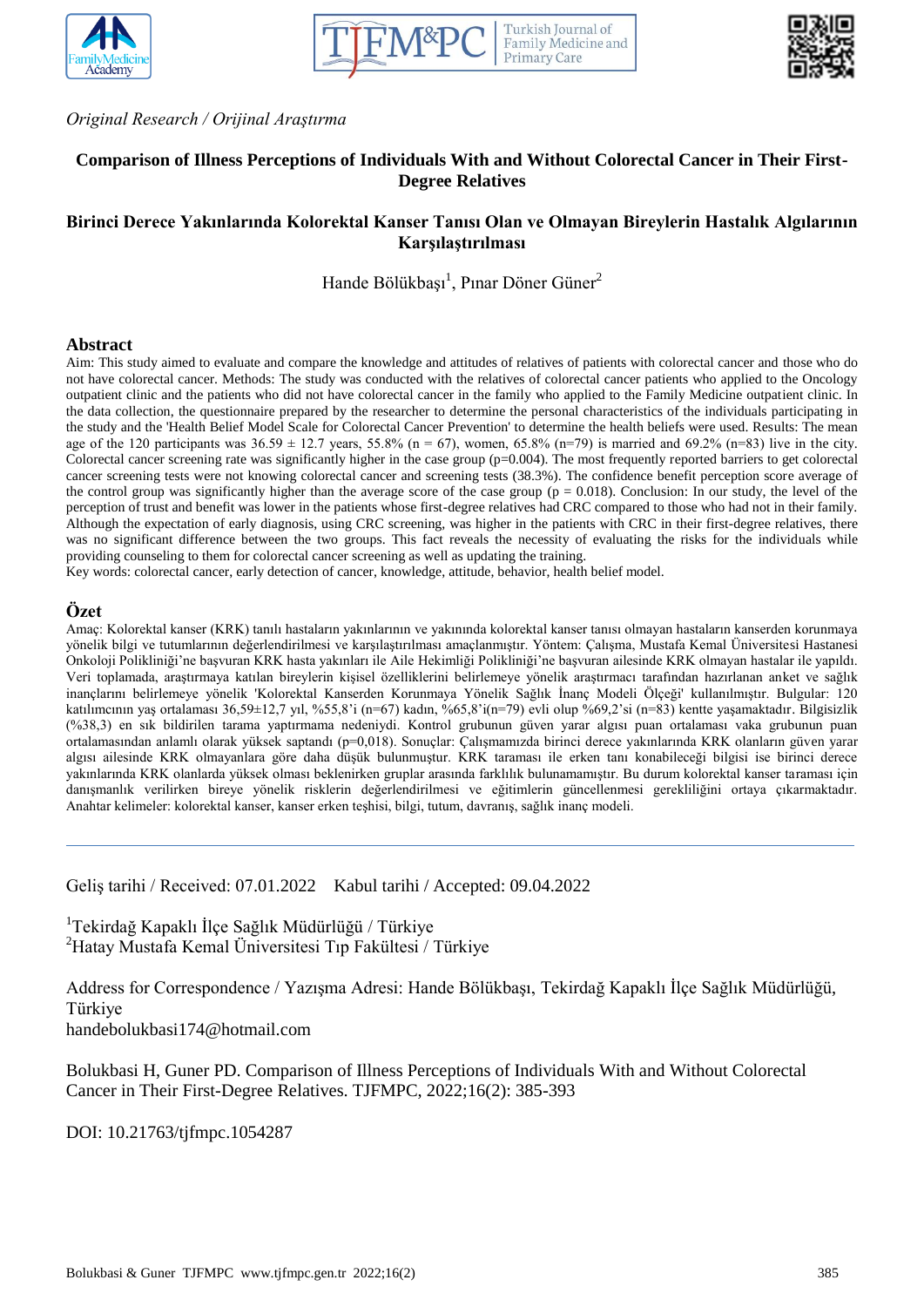# **Introduction**

The incidence and mortality rates of colorectal cancer (CRC) vary significantly throughout the world. According to the World Health Organisation (WHO) GLOBOCAN database, CRC has been reported to be the third most common cancer in males and the second most common cancer in females.<sup>1</sup> Screening participation rates in various countries of the world; Netherlands 68.2%, UK 52%, France 34.3%, USA (California) 48.2%, South Korea 21%, USA (Canada) 16.1%, Thailand 62.9%, Japan 41.4% is below the target rate.<sup>2</sup> In studies conducted in İzmir for awareness of cancer screening tests, the rate of CRC screening was found to be 33.8%.<sup>3</sup> In another study conducted in our country, when the status of having a CRC screening test was questioned, it was found that 71.3% of them did not.<sup>4</sup>

The most significant risk factor for CRC is family history.<sup>5</sup> The presence of two first-degree relatives or one first-degree and one first or second-degree relative with CRC and diagnosed below the age of 50 years further increases the risk. $6,7$ 

Colon tumors grow slowly and become symptomatic when they reach an advanced stage. Early-stage diagnosis can only be made in 40% of patients. The prognosis of CRC is dependent on the stage at diagnosis.<sup>8</sup> As it is a frequently seen cancer and there is a chance of successful treatment when determined at an early stage with screening programs, CRC is a basic public health problem for which screening is recommended. The probability of determination of precancerous lesions or early-stage tumors is high with screening. Therefore, it is possible to establish cancer knowledge and awareness with detailed information about the importance of early diagnosis and CRC screening methods.<sup>9,10</sup>

CRC diagnosis can be made from the evaluation of history, physical examination, and diagnostic tests together. Detailed family history must be taken in the anamnesis, and complaints must be questioned such as changes in bowel habits, bleeding, listlessness, and weight loss.<sup>11</sup> Although there is no specific laboratory test, occult blood in the feces can be used for diagnosis and screening purposes. The serum level of carcinoembryogenic antigen has prognostic importance. $^{12}$ 

In Turkey, CRC screening is applied with the Fecal Occult Blood Test (FOBT) once every 2 years and colonoscopy screening is applied every 10 years.<sup>13</sup> Population-based screening aims to reach all males and females starting at age 50 years and finishing at age 70 years. The screening should be terminated for males and females aged 70 years with two negative FOBT results. For individuals with a first-degree relative family history of colorectal cancer or adenomatous polyp, ulcerative colitis, Crohn's disease or inherited polyposis, or a syndrome other than polyposis, screening should start from the age of 40 years.<sup>13</sup>

It is observed that the rates of colorectal cancer screenings are low in our country.<sup>14,15,16</sup> After diagnosis, families of the individuals with CRC are informed about the high familial transmission rate and the importance and necessity of screening for family members. At the same time, compared to people with no relatives who have CRC, first-degree relatives of patients diagnosed with CRC may have a greater chance to follow up on the diagnosis and treatment processes and obtain more information about it. Nevertheless, it is seen that the relatives of CRC patients do not get CRC screenings.<sup>15,16</sup> Even though there are studies in the literature about CRC screening rates of the relatives of CRC patients, there aren't any the reasons for said issue. It is important to know these reasons when providing person-oriented preventive health services. Thus, we aim to determine which factors are effective in the CRC screening decisions of the relatives of CRC patients compared to those who aren't.

This study aimed to evaluate and compare the knowledge and attitudes towards cancer prevention of close relatives of patients with CRC and patients with no close relative diagnosed with CRC.

# **Methods**

The study included the relatives of patients with a diagnosis of CRC who presented at the Oncology Polyclinic of Mustafa Kemal University and patients who presented at the Family Medicine Polyclinic with no diagnosis of CRC in the family. This descriptive, cross-sectional study was conducted between May 2019 and August 2019. When calculating the sample size, the 'Health Beliefs Model Scale for Preventing Colorectal Cancer',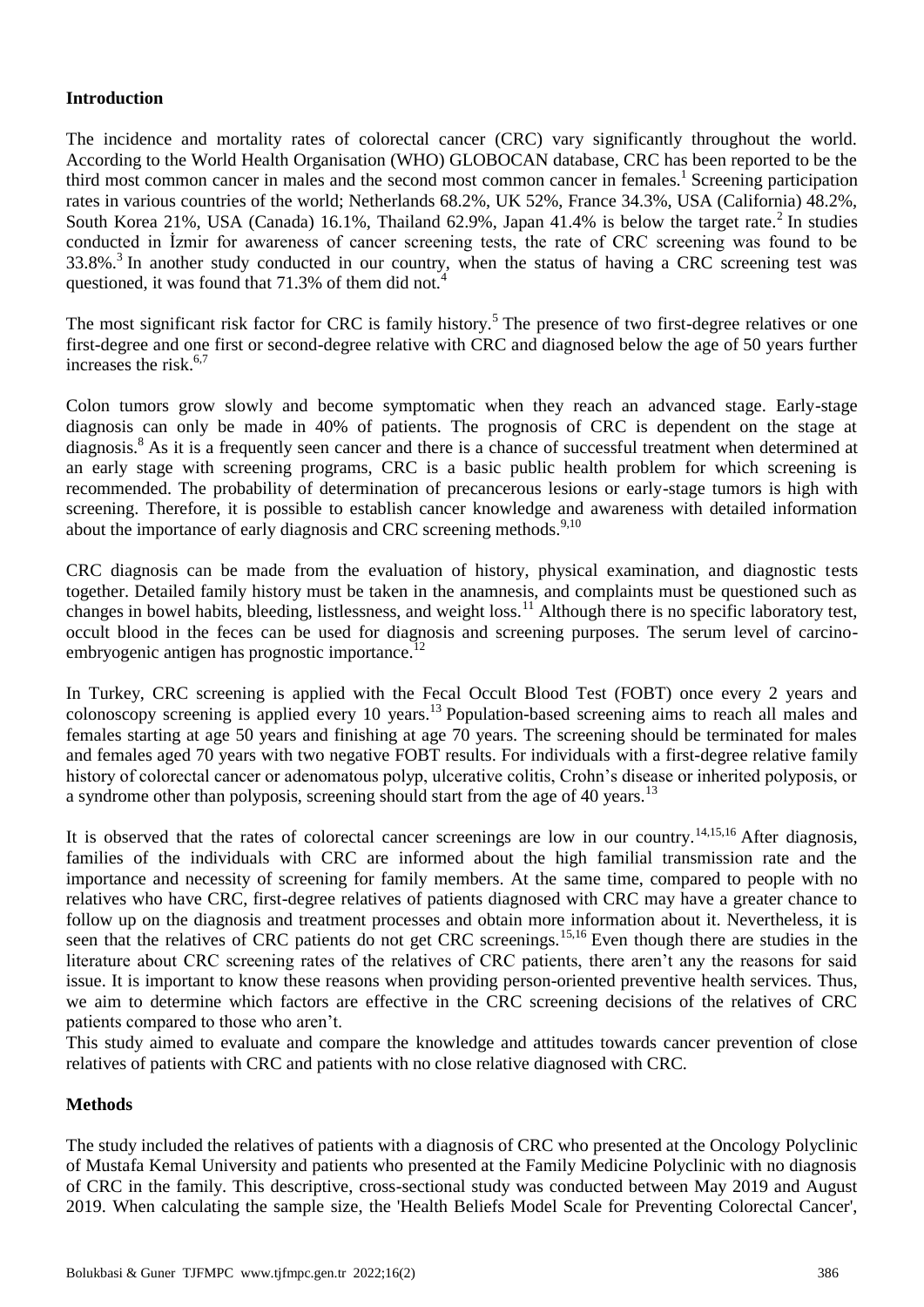which has been used in other studies, showed that with a mean of 53 in the study group, SS= 5 and with mean of 58 in the control group, SS=9. Therefore when 5% difference was accepted as significant, and  $\alpha$ =0.05 and  $\beta$ =0.8, the sample size was calculated as 40 in the study group and 40 in the control group. With the consideration that there could be missing responses on the questionnaires or conflicting statements, it was aimed to form a study group of 60 and a control group of 60 subjects.

In the data collection, a questionnaire prepared by the researchers to determine personal characteristics was used together with the Health Beliefs Model Scale for Preventing Colorectal Cancer, in respect of health beliefs.

## **Colorectal Cancer Health Beliefs Model Scale (CCHBM)**

One of the psychosocial models explaining the beliefs and attitudes that affect a person's behavior is the Health Beliefs Model. Jacobs developed the Colorectal Cancer Health Beliefs Model with authorized modifications to the scale prepared by Champion in respect of breast cancer.<sup>17,18</sup> This scale developed by Jacobs was tested for reliability and validity in Turkish by Özsoy et al.<sup>19</sup> It consists of 33 items that measure the sensitivity of a person to the disease, knowledge of the causes and what can be done to prevent it, and the perception of the importance of the disease. There are 5 dimensions to the scale (sensitivity, severity, barriers, health motivation, trust-benefit), and each item is answered on a 5-point Likert type scale: 5: completely agree, 4:agree, 3:agree to a moderate degree, 2:disagree, 1:completely disagree. There are no reverse scorings in the scale. The Cronbach alpha values of the scale were between 0.54 and 0.88.

## **Survey Form**

The survey is prepared by a researcher to determine the sociodemographic attributes of people and it consists of 63 questions. The first section of the survey includes questions about sociodemographic attributes such as age, sex, height, weight, education, financial status, occupation, place of residence, consumption of alcohol, or smoking habits. Body mass index (BMI) =  $kg/m2$  calculated by dividing body weight in kg by square meters of height. According to the World Health Organization BMI classification, below 18.5 were considered underweight, those 18.5-24.9 as normal weight, 25-29.9 overweight, and 30 and over obese.<sup>20</sup> Second section of the survey includes questions that assess the behaviors related to cancer screenings and protection from it such as eating habits, regular exercise, aspirin usage, vitamin and mineral drug usage, stool sample test, and colonoscopy.

#### **Ethical Considerations**

This study is inspired by the Family Medicine thesis of 'Comparison and Evaluation of the knowledge, behavior, and attitudes about cancer prevention of people with and without CRC patient relatives' which is approved on 2.5.2019 by Hatay Mustafa Kemal University Ethics Committee of Non-Interventional Clinical Research. Written consent of patients who are invited to the study is taken after verbal knowledge is provided to them.

# **Statistical Analysis**

Data obtained in the study were analyzed statistically using SPSS Windows vn. 22.0 software. The distribution of the variables was assessed with the Kolmogorov Smirnov test. Descriptive statistics were stated as mean ±standard deviation values, frequency, and percentage. The Mann-Whitney U-test was used in the analyses for non-parametric data and the comparison of quantitative data, and Pearson correlation analysis was applied. The Chi-square test was used in the analysis of qualitative data. A value of  $p<0.05$  was accepted as statistically significant.

# **Results**

An evaluation was made of a total of 120 individuals with a mean age of  $36.59\pm12.7$  (min=18, max=70) years. The case group comprised 31 (51.7%) males and 29 (48.3%) females with a mean BMI of  $24.7\pm3.4$ (min=18.22, max=35.08). The control group comprised 22 (36.7%) males and 38 (63.3%) females with mean BMI of 24.1 $\pm$ 5.2 (min=15.99, max=44.14). The groups were determined to be similar in respect of gender, height, weight, BMI, occupation, and place of residence (Table 1).

The mean age of the case group was determined to be statistically significantly higher than that of the control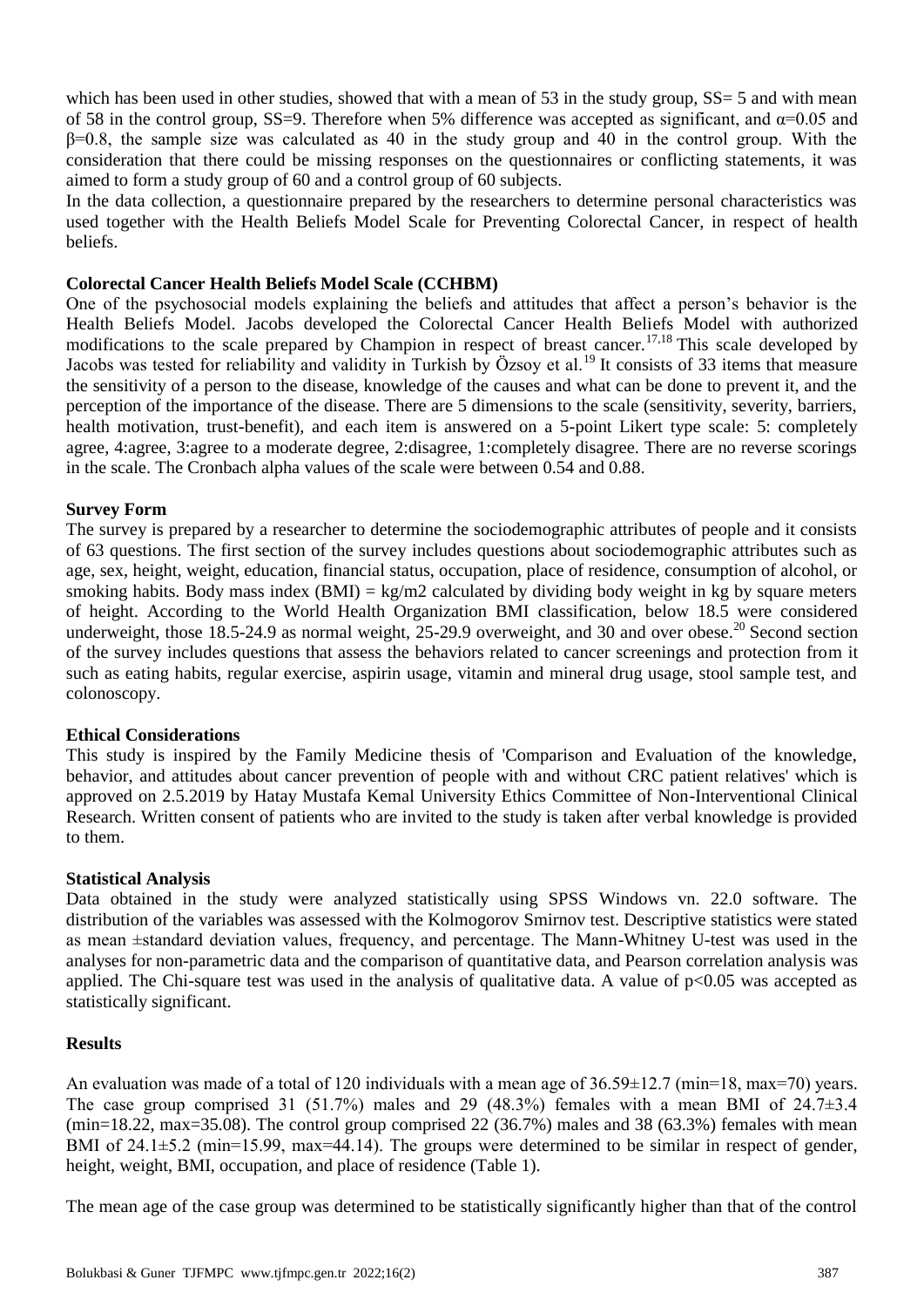group  $(39.5\pm12)$  years vs.  $33.6\pm12.9$  years) (p=0.01). When the level of education was examined, 43.3%  $(n=26)$  of the case group had a level of primary school, and  $23.3\%$   $(n=14)$  a level of high school, and in the control group, 51.7% (n=31) were university graduates. The educational level of the control group was determined to be statistically significantly higher (p=0.01). A greater number of control group subjects stated satisfaction with their level of income, and in the case group, the number reporting a lower level of income was greater (p=0.008). In the case group, 73.3% (n=44) were found to have health insurance and in the control group, 90% (n=54) (p=0.018) (Table 1).

|                                       | Case $(n=60)$  | Control $(n=60)$ | $\, {\bf p}$ |
|---------------------------------------|----------------|------------------|--------------|
| Age (years) (mean±SD)                 | $39.5 \pm 12$  | $33.6 \pm 12.9$  | $0.010*$     |
| Gender $n$ <sup>(%)</sup>             |                |                  | $0.098**$    |
| Female                                | 29 (48.3)      | 38 (63.3)        |              |
| Male                                  | 31 (51.7)      | 22(36.7)         |              |
| BMI (mean±SD)                         | $24.7 \pm 3.4$ | $24.1 \pm 5.2$   | $0.126*$     |
| Level of education $n$ (%)            |                |                  | $0.011**$    |
| Literate                              | 1(1.7)         | 1(1.7)           |              |
| Illiterate                            | 6(10)          | 4(6.7)           |              |
| Primaryschool                         | 26(43.3)       | 12(20)           |              |
| High school                           | 14(23.3)       | 12(20)           |              |
| University                            | 13(21.7)       | 31(51.7)         |              |
| Occupation $n$ (%)                    |                |                  | $0.091**$    |
| Retired                               | 4(6.7)         | 2(3.3)           |              |
| Housewife                             | 17(28.3)       | 10(16.7)         |              |
| Self-employed                         | 8(13.3)        | 7(11.7)          |              |
| Clerical worker                       | 3(5)           | 10(16.7)         |              |
| Manual worker                         | 8(13.3)        | 4(6.7)           |              |
| Healthcare worker                     | 4(6.7)         | 11(18.3)         |              |
| Other                                 | 16(26.7)       | 16(26.7)         |              |
| Financial status $n$ <sup>(%)</sup>   |                |                  | $0.008**$    |
| Equal income and expenditure          | 17(28.3)       | 30(50)           |              |
| Income less than expenditure          | 40(66.7)       | 23(38.3)         |              |
| Income more than expenditure          | 3(5)           | 7(11.7)          |              |
| Marital status n(%)                   |                |                  | $0.005**$    |
| Married                               | 48 (80)        | 31(51.7)         |              |
| Single                                | 11(18.3)       | 27(45)           |              |
| Other                                 | 1(1.7)         | 2(3.3)           |              |
| Place of residence $n$ <sup>(%)</sup> |                |                  | $0.843**$    |
| Urban                                 | 42(70)         | 41 (68.3)        |              |
| Rural                                 | 18 (30)        | 19(31.7)         |              |
| Health insurance $n$ <sup>(%)</sup>   |                |                  | $0.018**$    |
| Yes                                   | 44 (73.3)      | 54 (90)          |              |
| No                                    | 16(26.7)       | 6(10)            |              |

Table 1. Sociodemographic data of the study participants

\*Mann Whitney U-test \*\*Chi-square test

The view that early diagnosis of prostate and lung cancer can be made with screening was statistically significantly higher in the control group ( $p=0.004$ ,  $p=0.36$ ). The knowledge that early treatment of CRC is possible with screening was reported by  $45\%$  (n=27) of the case group and by  $48.3\%$  (n=29) of the control group.  $(p=0,039)$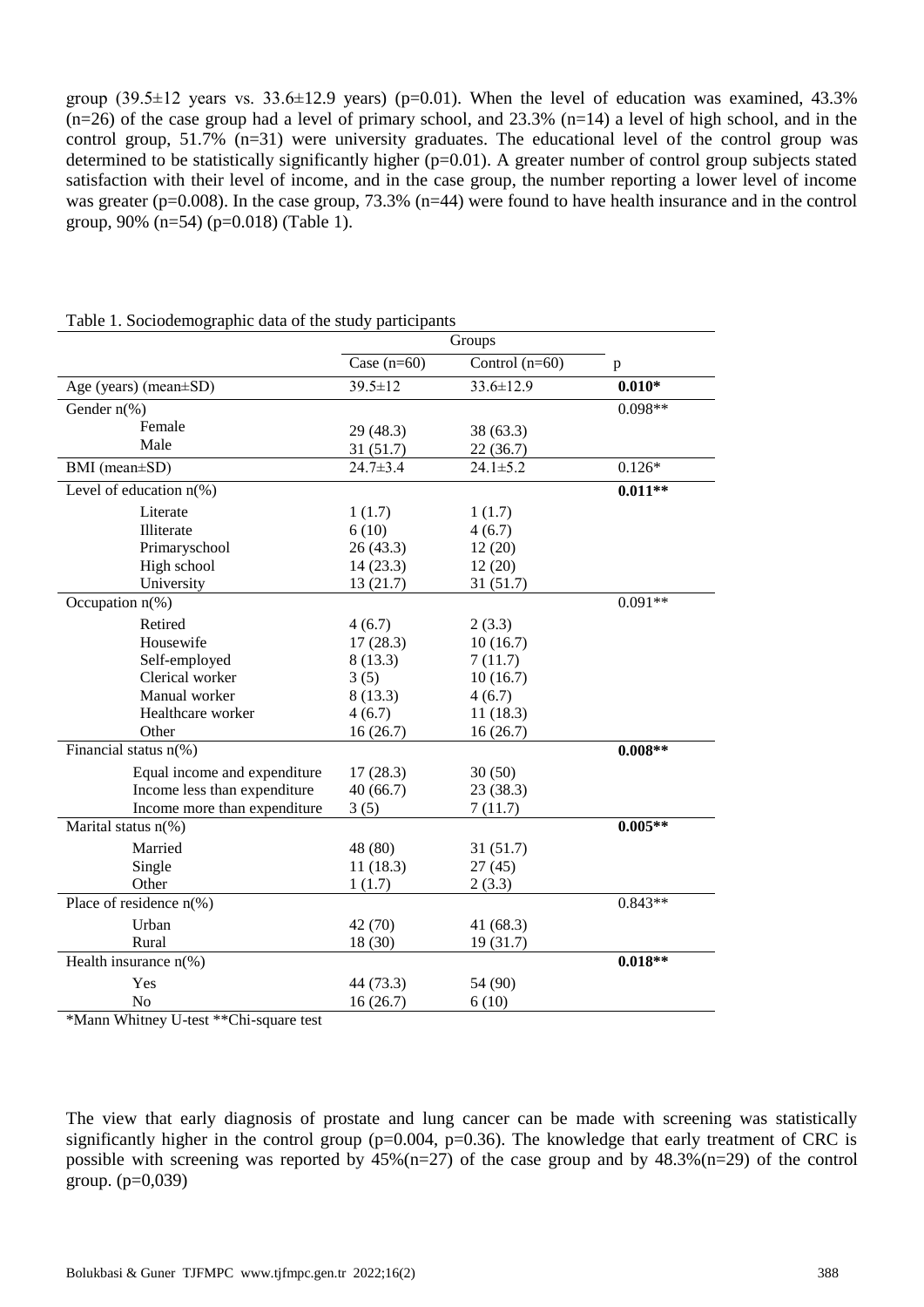When the first-degree relative with CRC was examined in the case group, it was determined to be the father in 38.3% (n=23) of cases, a sibling in 38.3% (n=23), and the mother in 23.3% (n=14). The groups were seen to be similar in respect of FOBT in the last year, sigmoidoscopy examination within the last 5 years, colonoscopy within the last 10 years, and other screening methods. The screenings in the case group were reported as FOBT within the last year by 46.7% (n=7), colonoscopy within the last 10 years by 33.3% (n=5), and sigmoidoscopy within the last 5 years by 13.3% (n=2).

The reason for not having had to screen was reported as Fear of the result of screening at a higher rate in the case group than in the control group (p=0.04). In both groups similar rates were reported for the reasons of not having a screening not knowing the place where it is applied, the discomfort of the application, not wanting to see themself as at risk, lack of time, difficulty in reaching the healthcare services, not trusting the screening tests, lack of money, and other reasons (Table 2).

| $\ast_{p}$<br>Case $(n=60)$<br>Control $(n=60)$<br>$n(\%)$<br>$n(\%)$ |  |  |  |  |  |  |
|-----------------------------------------------------------------------|--|--|--|--|--|--|
|                                                                       |  |  |  |  |  |  |
| Ignorance                                                             |  |  |  |  |  |  |
| 0.777<br>Yes<br>21(46.7)<br>25(43.9)                                  |  |  |  |  |  |  |
| N <sub>o</sub><br>24 (53.3)<br>32(56.1)                               |  |  |  |  |  |  |
| Fear of the result of screening                                       |  |  |  |  |  |  |
| 0.042<br>Yes<br>6(13.3)<br>1(1.8)                                     |  |  |  |  |  |  |
| 39 (86.7)<br>56 (98.2)<br>No                                          |  |  |  |  |  |  |
| Discomfort with the application                                       |  |  |  |  |  |  |
| Yes<br>6(13.3)<br>8(14)<br>0.919                                      |  |  |  |  |  |  |
| No<br>39 (86.7)<br>49 (86)                                            |  |  |  |  |  |  |
| Not wanting to see themself as at risk                                |  |  |  |  |  |  |
| Yes<br>15(33.3)<br>30(52.6)<br>>0.051                                 |  |  |  |  |  |  |
| N <sub>o</sub><br>30(66.7)<br>27 (47.4)                               |  |  |  |  |  |  |
| Lack of time                                                          |  |  |  |  |  |  |
| Yes<br>8(17.8)<br>0.224<br>16(28.1)                                   |  |  |  |  |  |  |
| N <sub>o</sub><br>37(82.2)<br>41 (71.9)                               |  |  |  |  |  |  |
| Difficulty in reaching the healthcare                                 |  |  |  |  |  |  |
| services                                                              |  |  |  |  |  |  |
| Yes<br>3(6.7)<br>2(3.5)<br>0.652                                      |  |  |  |  |  |  |
| N <sub>o</sub><br>42 (93.3)<br>55 (96.5)                              |  |  |  |  |  |  |
| Not trusting the screening tests                                      |  |  |  |  |  |  |
| Yes<br>$\theta$<br>$\Omega$<br>N/a                                    |  |  |  |  |  |  |
| N <sub>o</sub><br>45 (100)<br>57 (100)                                |  |  |  |  |  |  |
| Lack of money                                                         |  |  |  |  |  |  |
| Yes<br>3(6.7)<br>2(3.5)<br>0.652                                      |  |  |  |  |  |  |
| No<br>42 (93.3)<br>55 (96.5)                                          |  |  |  |  |  |  |
| Other                                                                 |  |  |  |  |  |  |
| Yes<br>1(2.2)<br>2(3.5)<br>>0.999                                     |  |  |  |  |  |  |
| No<br>44 (97.8)<br>55 (96.5)                                          |  |  |  |  |  |  |

Table 2. Reasons for Participants Not Screening

\*Chi-square test

#### **Results of the Colorectal Cancer Health Beliefs Model Scale**

The points obtained in the subdimensions of the Colorectal Cancer Health Beliefs Model Scale for the case group were  $45.4\pm6.9$  (min=22, max=55) in the trust-benefit dimension,  $14.7\pm4.9$  (min=6 ,max=30) for sensitivity,  $18\pm4.2$  (min=6, max=29) for barrier,  $17.4\pm3.1$  (min=10, max=23) for health motivation, and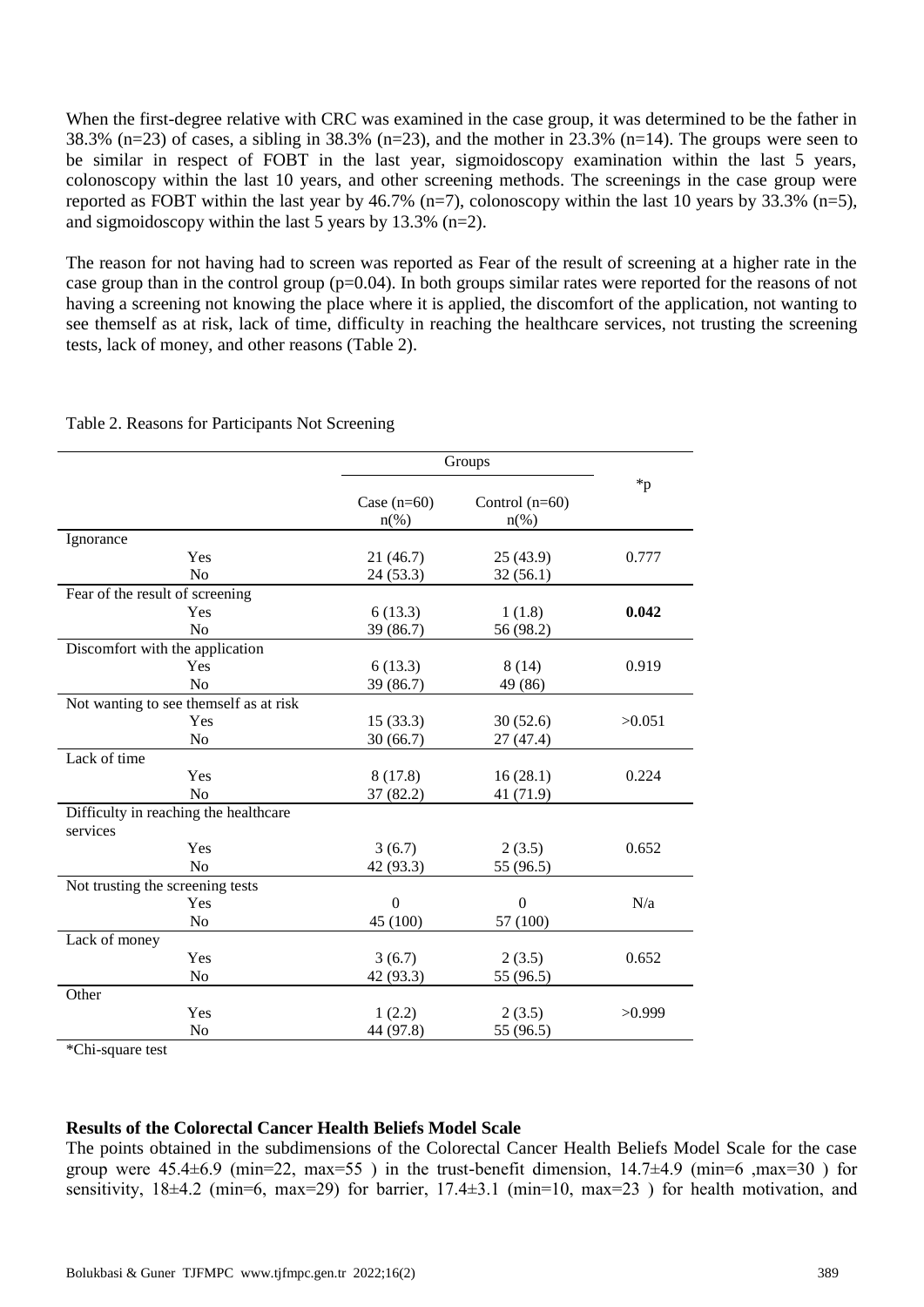17.4 $\pm$ 3.1 (min=11 ,max=25) for severity. The mean points obtained in the control group were 48.2 $\pm$ 5.8(min= 33, max=55) in the trust-benefit dimension,  $13.3\pm5.4$  (min=6, max=30) for sensitivity,  $16.6\pm5.3$  (min=6 ,max=30 ) for barrier,  $17.2\pm3.3$  (min=10, max=25 ) for health motivation, and  $16.8\pm4.4$  (min=6 ,max=25 ) for severity (Figure 1). The perception of trust-benefit was determined to be statistically significantly higher in the control group  $(48.2 \pm 5.8 \text{ vs. } 45.4 \pm 6.9)$  (p=0.018).



Figure 1. Averages of Participants for the Colorectal Cancer Health Beliefs Model Scale

In the case group, a significant positive correlation was determined between the age at which a relative was diagnosed with cancer and the perception of trust (p=0.009). A significant negative correlation was determined between BMI and the perception of severity (p=0.018). No correlation was determined between age, height, weight, BMI, and the perception of trust. No correlation was determined between age, height, weight, BMI, the age at which a relative was diagnosed, and the perceptions of sensitivity, barrier, health motivation, and severity (Table 3).

|                        |              | Age      | Height   | Weight   | <b>BMI</b> | The age at which the<br>relative was<br>diagnosed |
|------------------------|--------------|----------|----------|----------|------------|---------------------------------------------------|
| Trust-benefit          | r            | $-0.136$ | $-0.245$ | $-0.237$ | $-0.150$   | 0.333                                             |
| dimension              | D            | 0.301    | 0.059    | 0.068    | 0.253      | 0.009                                             |
| Sensitivity perception | $\mathbf{r}$ | 0.130    | $-0.092$ | $-0.051$ | $-0.001$   | $-0.072$                                          |
|                        | D            | 0.324    | 0.486    | 0.698    | 0.993      | 0.586                                             |
| Barrier perception     | r            | $-0.174$ | $-0.088$ | $-0.161$ | $-0.153$   | $-0.154$                                          |
|                        | n            | 0.183    | 0.504    | 0.219    | 0.242      | 0.239                                             |
| Health motivation      | r            | $-0.153$ | $-0.157$ | $-0.116$ | $-0.076$   | 0.072                                             |
|                        | D            | 0.242    | 0.230    | 0.379    | 0.566      | 0.582                                             |
| Severity perception    | $\mathbf{r}$ | $-0.043$ | 0.028    | $-0.198$ | $-0.303*$  | $-0.122$                                          |
|                        | p            | 0.743    | 0.834    | 0.129    | 0.018      | 0.354                                             |

Table 3. Correlation of Demographic Data with Scores in the Case Group

\*Pearson correlation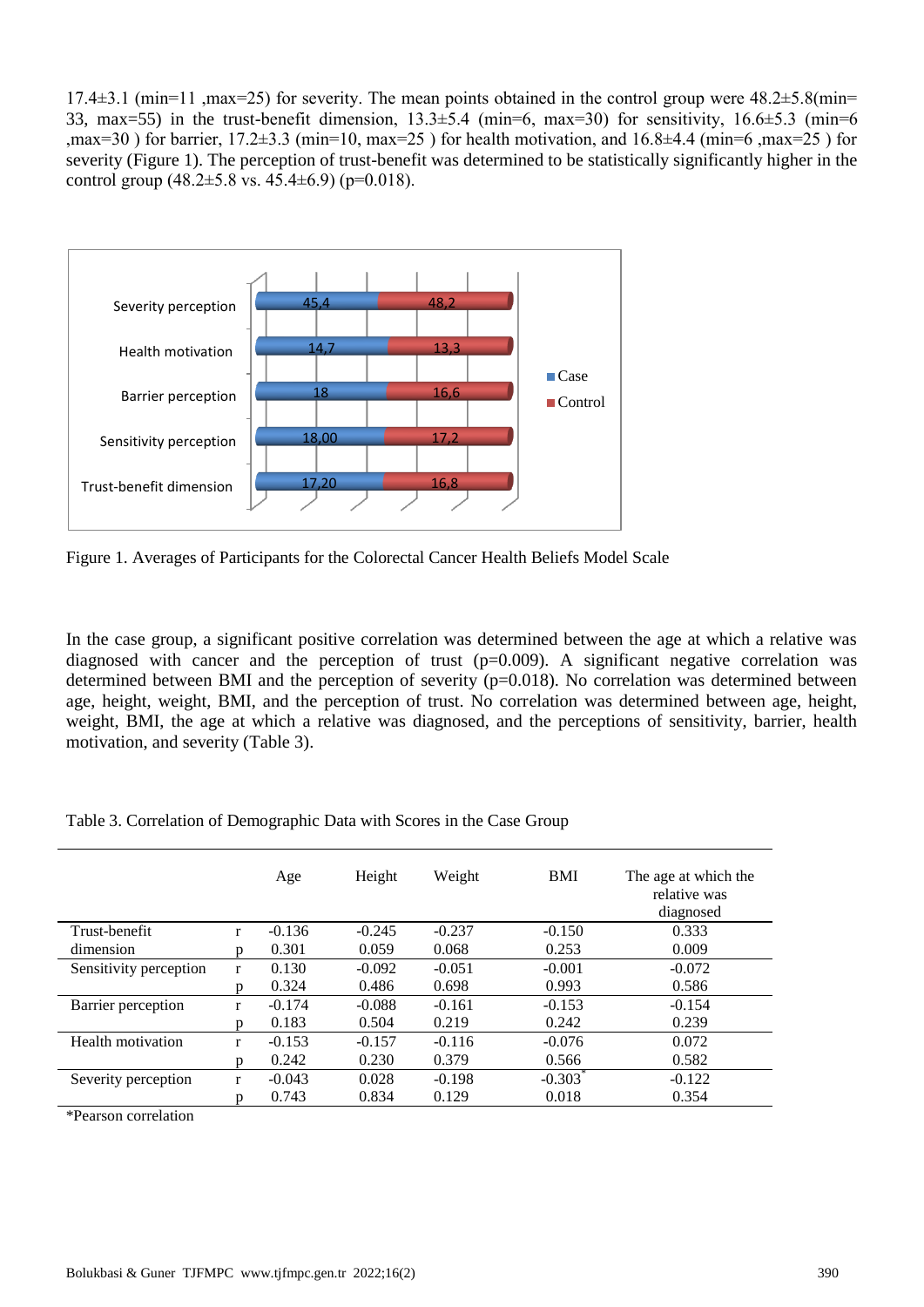# **Discussion**

CRC is a cancer for which morbidity and mortality can be reduced with screening programs and early diagnosis. Preventative risk factors and necessary lifestyle changes have been shown to affect the prevention of CRC. This study can be considered of importance as the aim was to evaluate and compare the knowledge and attitudes towards cancer prevention of the relatives of patients with CRC and patients without a familial diagnosis of CRC. To the best of our knowledge, there is no case-control study on this subject in literature. Although the levels of knowledge of screening methods were similar for all the subjects, the study is important in respect of shedding light on the reasons for having or not having a screening examination.

The results of the study showed that the individuals with a first-degree relative with CRC underwent screening at a higher rate than those with no familial history of CRC. In a study by Yilmaz et al, a lower rate of screening was reported than that of those in the current study with a first-degree relative with CRC, despite the presence of similar risk factors.<sup>21</sup> Öztaş et al reported a lower screening rate of 22% of the study participants despite the presence of CRC and a CRC diagnosis of a first-degree relative.<sup>15</sup>

In a study by Baysal and Turkoğlu, although 30.9% of the study subjects had a family member diagnosed with CRC, only 8.8% had undergone screening, which was a lower rate than that of the current study.<sup>16</sup> The reason for this low screening rate could be due to the study having been conducted in 2013 when CRC screening was not widespread in Turkey, and the vast majority of the study participants did not know about CRC screening. Although the current study was conducted in a tertiary level healthcare institution and included patients with a family member with CRC, the screening rate was determined to be low. This finding could be attributed to the low number of participants in the age range recommended for the screening program.

Previous studies have reported that screening was not taken because of a lack of information, as in the current study.15,22,23 The reason for the lack of information despite having a first-degree relative with CRC could be due to the low level of education at the primary school level.

The perception of trust-benefit is the level of belief that the implementation of protective health behavior will protect the individual from the disease or reduce the severity. The current study subjects with a first-degree relative with CRC had a relatively low level of knowledge that early CRC diagnosis could be made with screening, and the mean trust-benefit perception points were low because of the low level of education. Other studies in the literature have reported similar mean points.<sup>15,16</sup> In a study by Yilmaz et al, the mean points were found to be lower than those of the current study.<sup>21</sup>

The sensitivity perception is the perception of the risk of the individual catching the disease. The mean sensitivity perception points of those in the current study with a close relative with CRC were found to be higher than those of the patients with no familial history of CRC. In the study by Öztas et al, the perception of sensitivity was found to be similar despite a positive family history.<sup>15</sup> Baysal and Türkoğlu reported sensitivity perception points of 12.70 $\pm$ 4.35, which were lower than the points in the current study.<sup>16</sup>

The barrier perception is the perception by the individual of factors such as psychosocial, physical, or economic status that could make it more difficult to implement protective health behavior. The mean barrier perception points of those in the current study with a close relative with CRC were found to be higher than those of the patients with no familial history of CRC. When the subscale points decreased in this subdimension of the scale, the barrier perception of the first-degree relatives increased. The results of the studies by Öztaş et al and Baysal and Turkoğlu were similar whereas the barrier perception points in the study by Yilmaz et al were seen to be higher.<sup>15,16,21</sup> The differences between these studies can be attributed to the features of the regions where they were conducted, the sample size, and the sample characteristics. In the current study, there was seen to be a moderate level of barrier perception.

Health motivation refers to how willing the individual is to live a healthy life, undergo screening, and have regular check-ups. The mean health motivation points of those in the current study with a close relative with CRC were found to be similar to those of the patients with no familial history of CRC, whereas they had been expected to be higher because of the higher rate of undergoing screening. When these results were compared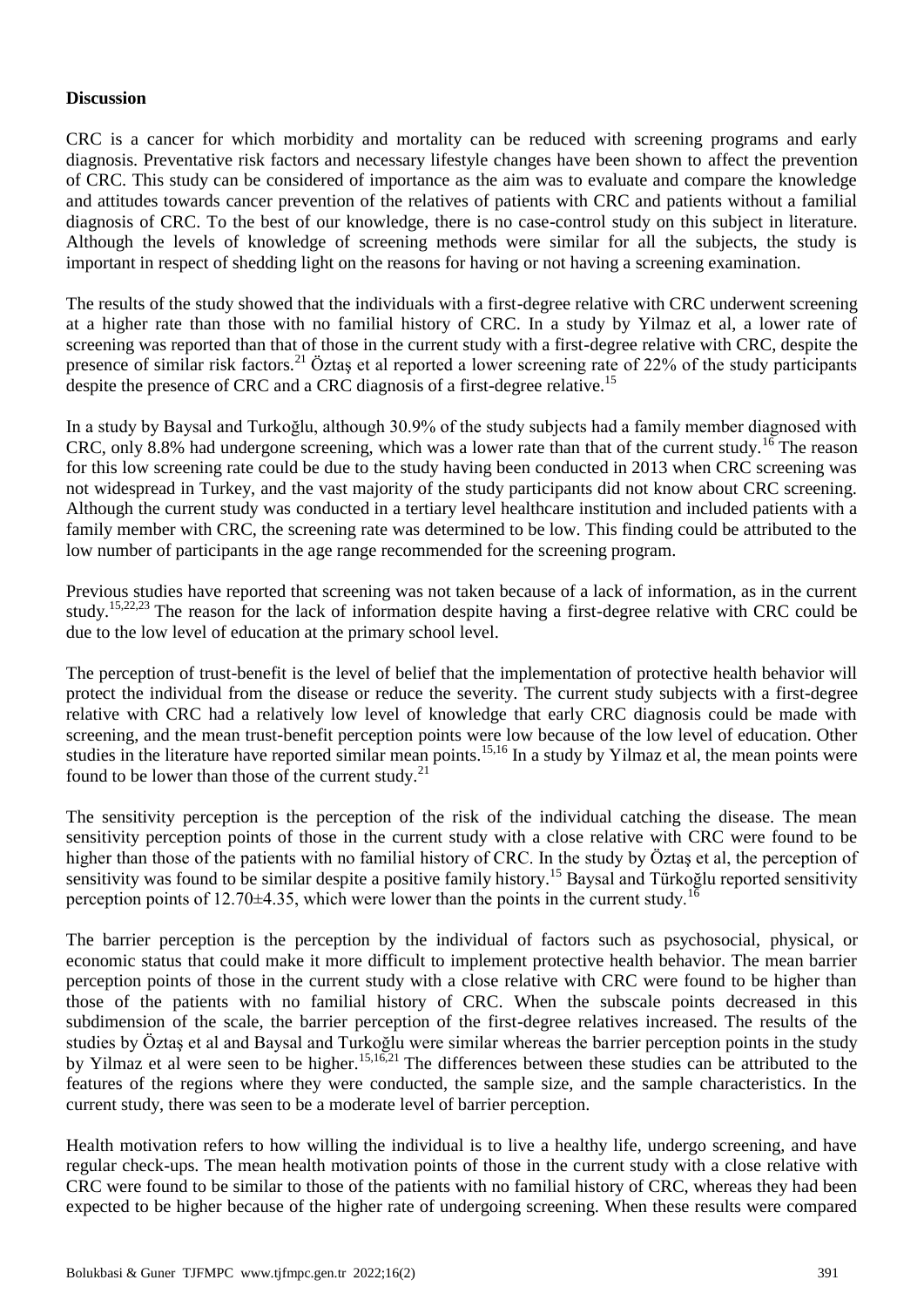with the findings in the literature, they were seen to be similar to those of the studies by Öztas et al and Baysal and Türkoğlu, Yilmaz et al reported low health motivation points of 9.19±2.00, which was expected as the screening rate was low.<sup>15,16,21</sup>

The perception of severity is related to the importance given by an individual to the anxiety and harmful outcomes created by a problem that threatens their health. The mean severity perception points of those in the current study with a close relative with CRC were found to be higher than those of the patients with no familial history of CRC. This was an expected result as those with a first-degree relative with CRC are expected to have a greater awareness of the harmful outcomes of the disease and the type of changes that there will be to the quality of life. When these results were compared with the findings in the literature, they were seen to be similar to those of the studies by Öztaş et al and Baysal and Türkoğlu, while the results reported by Yilmaz et al were partially lower.<sup>15,16,21</sup>

There are some shortcomings of our study. Firstly, the study group is limited to patients who applied to Mustafa Kemal University Hospital in Hatay. Because of it, our results do not reflect the status of the entire nation.

## **Conclusions**

In our study, the level of the perception of trust and benefit was lower in the patients whose first-degree relatives had CRC compared to those who had not in their family. Although the expectation of early diagnosis, using CRC screening, was higher in the patients with CRC in their first-degree relatives, there was no significant difference between the two groups. This fact reveals the necessity of evaluating the risks for the individuals while providing counseling to them for colorectal cancer screening as well as updating the training. In this context, emphasizing the higher success rate of colorectal screening programs for both the early diagnosis and treatment of the disease may lead to increase the perception of trust and benefit significantly for each group.

#### **References**

1. Global Cancer Observatory: Cancer Today. International Agency for Research on Cancer; 2020.

https://gco.iarc.fr/today/online-analysis-pie (Erişim tarihi:05/01/2022)

2. Navarro M, Nicolas A, Ferrandez A, Lanas A. Colorectal cancer population screening programs worldwide in 2016: An update. World J Gastroenterol. 2017;23(20):3632-42.

3. Babaoğlı AB, Büyüközmen E, Can FE. İzmir'de Toplumda Kanser Tarama Testleri Farkındalığı ve Bireylerin Kanser Tarama Testlerine Katılımını Etkileyen Faktörler. Med J West Black Sea 2021;5(2): 173-181

4. Sancaktar E, Tuncer Ö. Erişkin kişilerin kolorektal kanser risk faktörleri ve erken tanı yöntemleri hakkındaki bilgi, tutum ve davranışlarının incelenmesi. Türk Aile Hek Derg. 2021;25(2):53-8.

5. Tuohy TM, Rowe KG, Mineau GP, et al. Risk of colorectal cancer and adenomas in the families of patients with adenomas: a population-based study in Utah. Cancer 2014; 120:35

6. Taylor DP, Stoddard GJ, Burt RW, et al. How well does family history predict who will get colorectal cancer? Implications for cancer screening and counseling. Genet Med. 2011 May;13(5):385-91.

7. Taylor DP, Burt RW, Williams MS, et al. Population-based family history-specific risks for colorectal cancer: a constellation approach. Gastroenterology. 2010 Mar;138(3):877-85

8. Tözün N, Şimşek H, Özkan H, Şimşek İ, Gören A (editörler). Kolorektal Polipler ve Polipozis Sendromları. Klinik Gastoenteroloji ve Hepatoloji. Medikal ve Nobel Yayıncılık, 2007: 963-70.

9. Şahin NŞ, Üner BA, Aydın M, Akçan A, Gemalmaz A, Dişçigil G, Demirağ S, Başak O. Knowledge of, attitudes toward, and barriers to participation of colorectal cancer screening in Aydın central region. Türk Aile Hek Derg 2015;19 (1): 37-48

10. Inadomi JM, Vijan S, Janz JK, et al. Adherence to colorectal cancer screening. Arch Intern Med 2012;172(7):575-82

11. Corman ML, Veidenheimer MC, Coller JA. Colorectal carcinoma: a decade of experience at the Lahey Clinic. Dis Colon Rectum. 1979 Oct;22(7):477-9.

12. Rex DK, Rahmani EY, Haseman JH, et al. Relative sensitivity of colonoscopy and barium enema for detection of colorectal cancer in clinical practice. Gastroenterology. 1997 Jan;112(1):17-23.

13. T.C. Sağlık Bakanlığı Türkiye Halk Sağlığı Kurumu Kanser Daire Başkanlığı. Kolorektal Kanser Tarama Programı Ulusal Standartları. https://hsgm.saglik.gov.tr/tr/kanser-tarama-standartlari/listesi/kolorektal-kanser-tarama-program%C4%B1-ulusalstandartlar%C4%B1.html (Erişim tarihi: 05/01/2022)